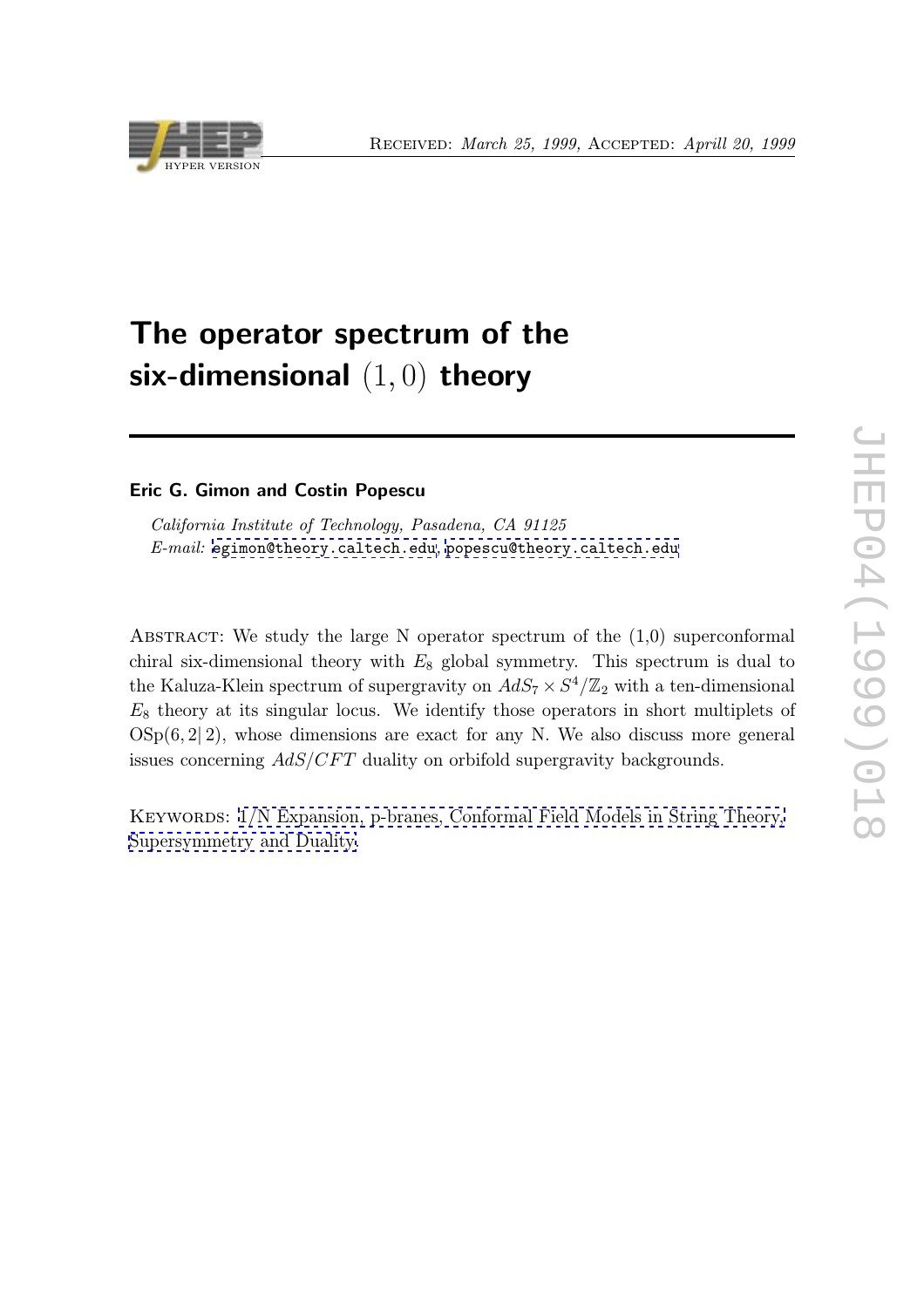### Contents

| 1. Introduction                                                   |                |
|-------------------------------------------------------------------|----------------|
| 2. Compactification geometry                                      | $\bf{2}$       |
| 3. Oscillator construction of $OSp(6,2 2)$ short multiplets       | 3              |
| 4. Kaluza-Klein reduction of bulk eleven-dimensional supergravity | $\overline{7}$ |
| 5. Kaluza-Klein reduction of $E_8$ twisted sector modes           | 11             |
| 6. Discussion                                                     | 11             |
|                                                                   |                |

### 1. Introduction

In the last year important new methods for studying superconformal theories have been developed based on a conjecture by Maldacena [1]. This conjecture relates D-dimensional superconformal theories to string theory/M-theory to  $AdS_{D+1} \times M$ , where M is a compact manifold. Using a prescription given by Gubser, Klebanov and Polyakov [2] and Witten [3] one can associate ope[ra](#page-14-0)tors on the D-dimensional boundary with fields in the bulk of  $AdS_{(D+1)}$  and compute correlation functions for these operators using supergravity.

In the spir[it](#page-14-0) of much of th[e](#page-14-0) modern work in string duality, our goal in this paper is not the presentation of further *evidence* for the  $AdS/CFT$  correspondence, but rather to use this correspondence to determine the unknown spectrum of operators for interacting superconformal theories. Of particular interest for us is the six-dimensional  $(1,0)$  fixed point theory with  $E_8$  global symmetry [4, 5]. One feature which makes this theory particularly interesting is that it has both a Coulomb branch along which states charged under  $E_8$  decouple, and a Higgs branch with broken  $E_8$  global symmetry. T[he](#page-14-0) transition from one branch to the other [c](#page-14-0)an be used to connect four-dimensional theories with different numbers of chiral fields [6]. Unfortunately this otherwise useful field theory has no known lagrangean description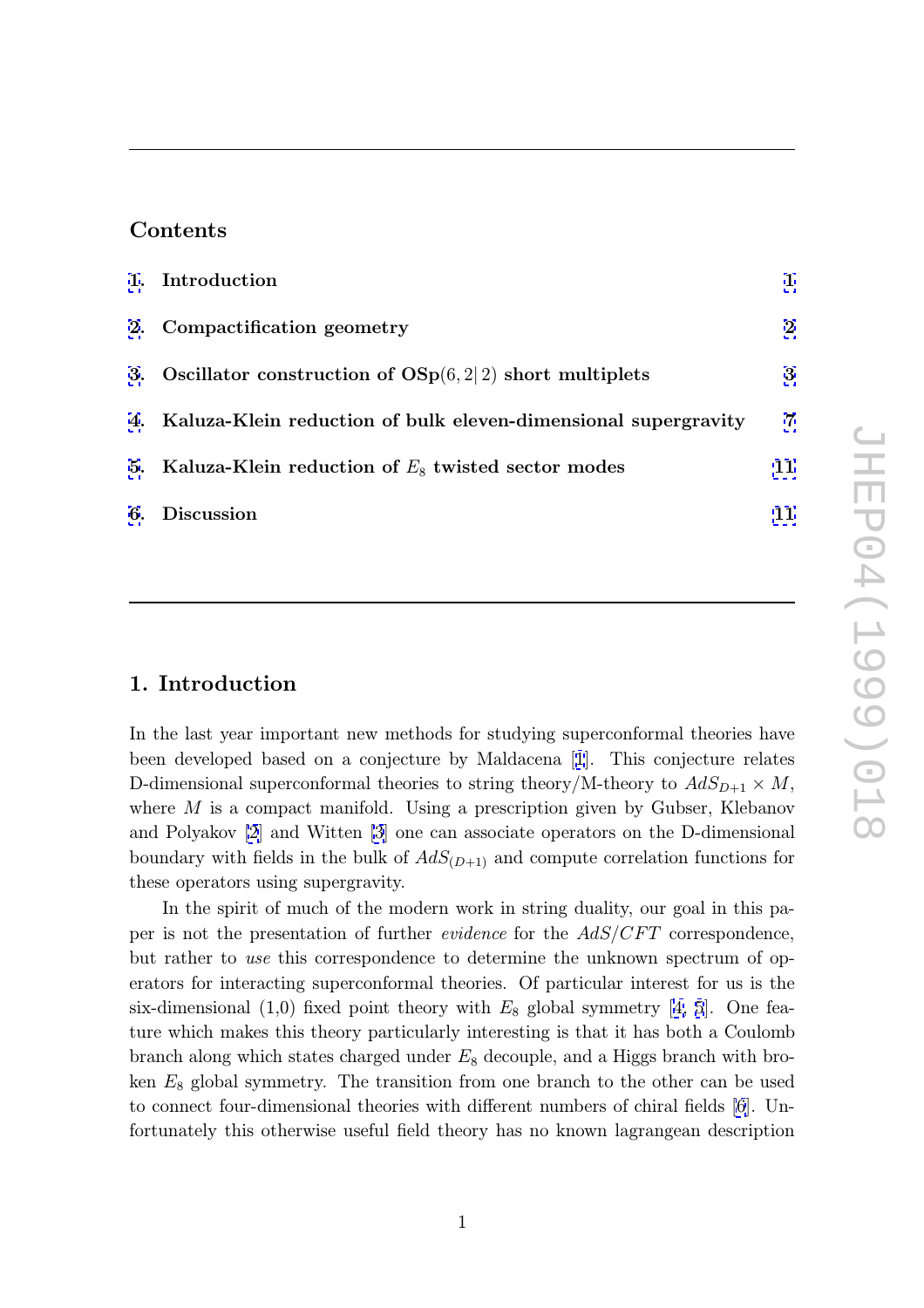<span id="page-2-0"></span>(see  $[7]$ ). There does exist a discrete light-cone quantized description for the  $(1,0)$ theory [8, 9, 10], but this does not include the operator spectrum. In order to obtain better control over the properties of the  $(1,0)$  superconformal fixed point we use  $AdS/CFT$  $AdS/CFT$  $AdS/CFT$  duality to extract its spectrum of chiral operators.

To [derive th](#page-14-0)e spectrum of chiral operators, we determine the spectrum of Kaluza-Klein modes for the M-theory background in the large N limit where supergravity is valid.<sup>1</sup> The K–K modes couple to gauge invariant operators on the  $AdS$  boundary with dimensions which are either protected or receive 1/N corrections, and provide a description of the chiral operator spectrum of the  $(1,0)$  theory which remains useful for small N. Other six-dimensional  $(1,0)$  theories (with different global symmetries) have been studied in [11, 12]).

Finding the supergravity background appropriate for describing the  $(1,0)$  theory involves orbifolding the dual background for the interacting large  $N(2,0)$  sixdimensional theory ([studied](#page-14-0) in the  $AdS/CFT$  context by [13, 14, 15, 16]). The orbifold process brings interesting new aspects to the  $AdS/CFT$  story (see for example [17, 18]). In our analysis we bring out new features such as the appearance of multiple types of short superconformal multiplets, generi[c t](#page-14-0)o [al](#page-15-0)l [orb](#page-15-0)i[fol](#page-15-0)ds which break the CFT R-symmetry.

Th[e p](#page-15-0)a[per](#page-15-0) is organized as follows. In section 2, we describe the singular M-theory geometry conjectured in [19] which yields the  $AdS$  dual to the  $(1,0)$  theory. Fields in this geometry as well as the operators of the  $(1,0)$  theory fall into representations of  $OSp(6,2|2)$ . In section 3 we build short multiplets of interest for this supergroup using the oscillator const[ruc](#page-15-0)tion of [21]. Section 4 matches  $E_8$  neutral operators of the (1 , 0) theory with K–K reduced fields from the bulk M-theory geometry, while section 5 matches operat[or](#page-3-0)s charged under  $E_8$  with the K–K reduction of fields living at the singular locus of this g[eom](#page-15-0)etry. Fi[na](#page-7-0)lly in section 5 we summarize by listing relevant and marginal operators of the  $(1,0)$  theory, and comment on their physica[l r](#page-11-0)elevance. We also discuss at some length some general features of orbifold constructions.

### 2. Compactification geometry

The  $(1,0)$  theory we are interested in can be thought of as placing a large number,  $N$ , of M5-branes on top of an "end-of-the-world" 9-branes of the Hořava-Witten compactification of M-theory [20],  $R^{1,9} \times S^1/\mathbb{Z}_2$ . The near horizon geometry of N M5-branes is  $AdS_7 \times S^4$ , where the  $S^4$  is described by the equation

$$
(X6)2 + (X7)2 + (X8)2 + (X9)2 + (X11)2 = R2.
$$
 (2.1)

R is a fixed radius whose size grows with N.

<sup>&</sup>lt;sup>1</sup>We label by N the  $(1, 0)$  theory which can be resolved to  $N/2$  free tensor theories in its Coulomb branch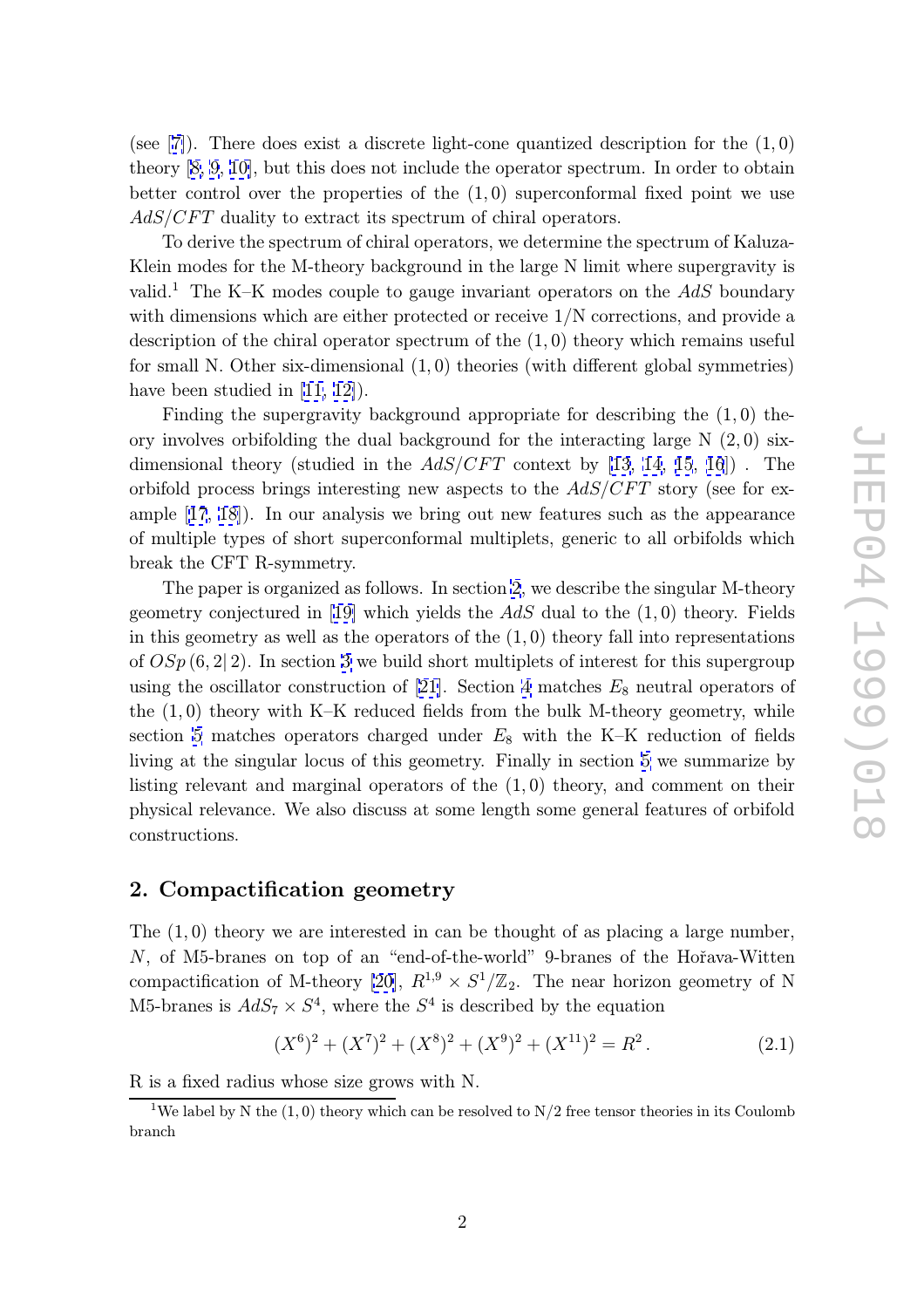<span id="page-3-0"></span>Since the  $\mathbb{Z}_2$  mentioned above flips the sign of  $X^{11}$ , it is natural to believe that large N  $(1,0)$  theory is dual to M-theory on  $AdS_7 \times S^4/\mathbb{Z}_2$  as conjectured in [19]. The  $\mathbb{Z}_2$  action has a fixed point locus,  $AdS_7 \times S^3$ , on which propagates the  $D = 10 \mathcal{N} = 1$ SYM  $E_8$  multiplet derived in the Hořava-Witten compactification. This  $E_8$  twisted sector was present in the M-theory background before we took the nea[r-h](#page-15-0)orizon limit. It can also be directly motivated, as the gravitational anomaly argument [20] which dictates it's presence at  $\mathbb{Z}_2$  singularities in flat space still applies in our curved background.

Upon reduction of M-theory down to the  $AdS_7$ , there are two kinds of [K–K](#page-15-0) modes. The K–K modes of the first kind are given in terms of the K–K modes of M-theory on  $S^4$  which survive the  $\mathbb{Z}_2$  projection. These modes carry no  $E_8$  quantum numbers and hence couple only to  $E_8$ -neutral operators on the boundary of  $AdS_7$ . The K-K-modes from the fixed  $S^3$  have adjoint  $E_8$  quantum numbers and couple to charged operators on the  $AdS_7$  boundary, in a manner similar to the one described in [18]. Note that since only adjoint  $E_8$  fields exist in the bulk, any operator on the boundary in a representation of  $E_8$  other than the adjoint will have to couple to a multi-particle state.<sup>2</sup>

[T](#page-15-0)wo more points need to be made about the modes on this M-theory background. First, the isometry group, SO(5), of the original  $S^4$  is broken to  $SO(4) = SU(2)_R \times$  $\mathrm{SU}(2)_L$  by the  $\mathbb{Z}_2$  projection. The gauge group for  $AdS_7$  is then  $\mathrm{SU}(2)_R \times \mathrm{SU}(2)_L \times E_8,$ but we pick a basis such that only the first factor is embedded in the superconformal algebra  $OSp(6, 2| 2)$ . Second, the "twisted sector"  $E_8$  fields will not shift the large N mass spectrum of the K–K bulk modes since they only affect tree-level computations when they are given a non-zero vev. For large N the size of the  $S<sup>4</sup>$  grows much faster than that of the fixed point  $S^3$ , therefore masses for bulk Kaluza-Klein modes unprotected by supersymmetry will receive at most 1/N corrections from interactions with the twisted sector fields.

## 3. Oscillator construction of  $OSp(6,2|2)$  short multiplets

Before going on to calculate the mass spectrum of the low-energy Kaluza-Klein Mtheory modes on the geometry described above, we would like to first take a moment to construct the short multiplets of  $OSp(6, 2| 2)$  which will be relevant to our problem. We do this because any K–K modes which we can fit into one of these short multiplets will have mass eigenvalues fixed by the  $OSp(6,2|2)$  group theory, making explicit calculations unnecessary. We follow the methods of Günaydin et al.  $[21]$  used for constructing multiplets of  $OSp(6, 2|4)$  with just a slight modification to allow for the reduced R-symmetry. Since this method is extensively described in [21], we will only give a brief review.

<sup>2</sup>See [22] for more on the role of multi-particle states.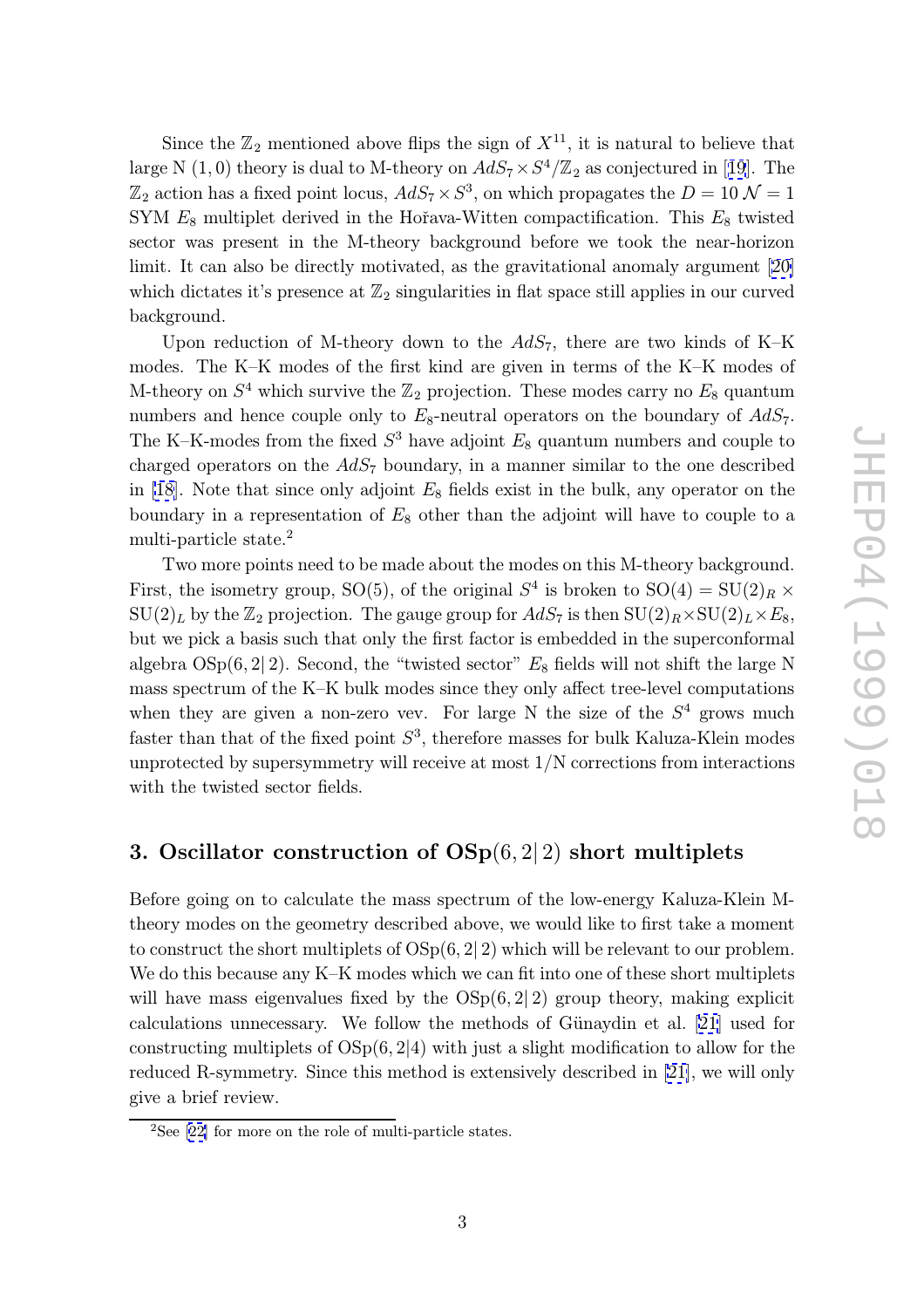The basic idea is to start with the maximal compact proper subgroup of the bosonic part of the  $OSp(6,2|2)$  superalgebra,  $SO(6,2) \times SU(2)_R$ . This subgroup is  $U(4)_B \times U(1)_F$ . We next introduce p pairs of bosonic creation/annihilation operators  $a^i(r) = (a_i(r))^\dagger$  and  $b^i(r) = (b_i(r))^\dagger$  transforming in the 4 and 4 representation of U(4)<sub>B</sub> (with  $r = 1, \ldots, p$ ), as well as a pair of fermionic creation/annihilation operators  $\alpha^{\dagger}(r)$ ,  $\alpha(r)$  and  $\beta^{\dagger}(r)$ ,  $\beta(r)$  with  $U(1)_F$  charges  $+1/2$  and  $-1/2$  respectively. We organize these oscillators into column vectors:

$$
\xi_A(r) = \begin{pmatrix} a_i(r) \\ \alpha(r) \end{pmatrix}, \qquad \eta_A(r) = \begin{pmatrix} b_i(r) \\ \beta(r) \end{pmatrix},
$$
  
\n
$$
\xi^A(r) = \begin{pmatrix} a^i(r) \\ \alpha^\dagger(r) \end{pmatrix}, \qquad \eta^A(r) = \begin{pmatrix} b^i(r) \\ \beta^\dagger(r) \end{pmatrix}, \qquad \begin{cases} r = 1, \dots, p, \\ i, j, \dots = 1, \dots, 4 \end{cases}
$$
\n(3.1)

 $(A = \cdot$  will represent the one fermionic index) whose only non-zero commutation/anti-commutation relations can be represented symbolically as

$$
\left\{\xi_A(r),\xi^B(s)\right\} = \delta_A^B \delta_s^r, \qquad \left\{\eta_A(r),\eta^B(s)\right\} = \delta_A^B \delta_s^r. \tag{3.2}
$$

The Lie superalgebra can now be realized in terms of bilinears in  $\xi$  and  $\eta$ . They are given by

$$
A_{AB} = \xi_A \cdot \eta_B - \eta_A \cdot \xi_B,
$$
  
\n
$$
A^{AB} = A_{AB}^{\dagger} = \eta^B \cdot \xi^A - \xi^B \cdot \eta^A,
$$
  
\n
$$
M_{\ B}^A = \xi^A \cdot \xi_B + (-1)^{\deg(A)\deg(B)} \eta_B \cdot \eta^A,
$$
\n(3.3)

where  $deg(A) = 0$  for a bosonic index A and  $deg(A) = 1$  for a fermionic index A. The even subalgebra  $SO(6, 2) \times SU(2)_R$  is generated by the elements  $\{A_{ij}, A^{ij}, M^i{}_j\}$ and  $\{A\cdot\cdot, A^{\cdot\cdot}, M^{\cdot}\}$ .

This oscillator construction of generators naturally implements a Jordan decomposition of  $OSp(6, 2|2)$  with respect to the maximal compact subgroup  $U(4|1)$  graded with the U(1) generator,  $Q = \frac{1}{2} M^A_{A}$ :

$$
L = L^- \oplus L^0 \oplus L^+ \,. \tag{3.4}
$$

The generators  $A_{AB}$  and  $A^{AB}$  correspond to the  $L^-$  and  $L^+$  spaces, respectively. The generators  $M_B^A$  of U(4|1) give the  $L^0$  space. We use this Jordan decomposition to generate unitary irreducible representations (UIR's) of  $OSp(6,2|2)$ . We start with a lowest weight state,  $|\Omega\rangle$ , in an irreducible representation of  $L^0$  and annihilated by all the generators in  $L^-$ . The complete UIR is then generated using successive applications of generators in  $L^+$  on  $|\Omega\rangle$ .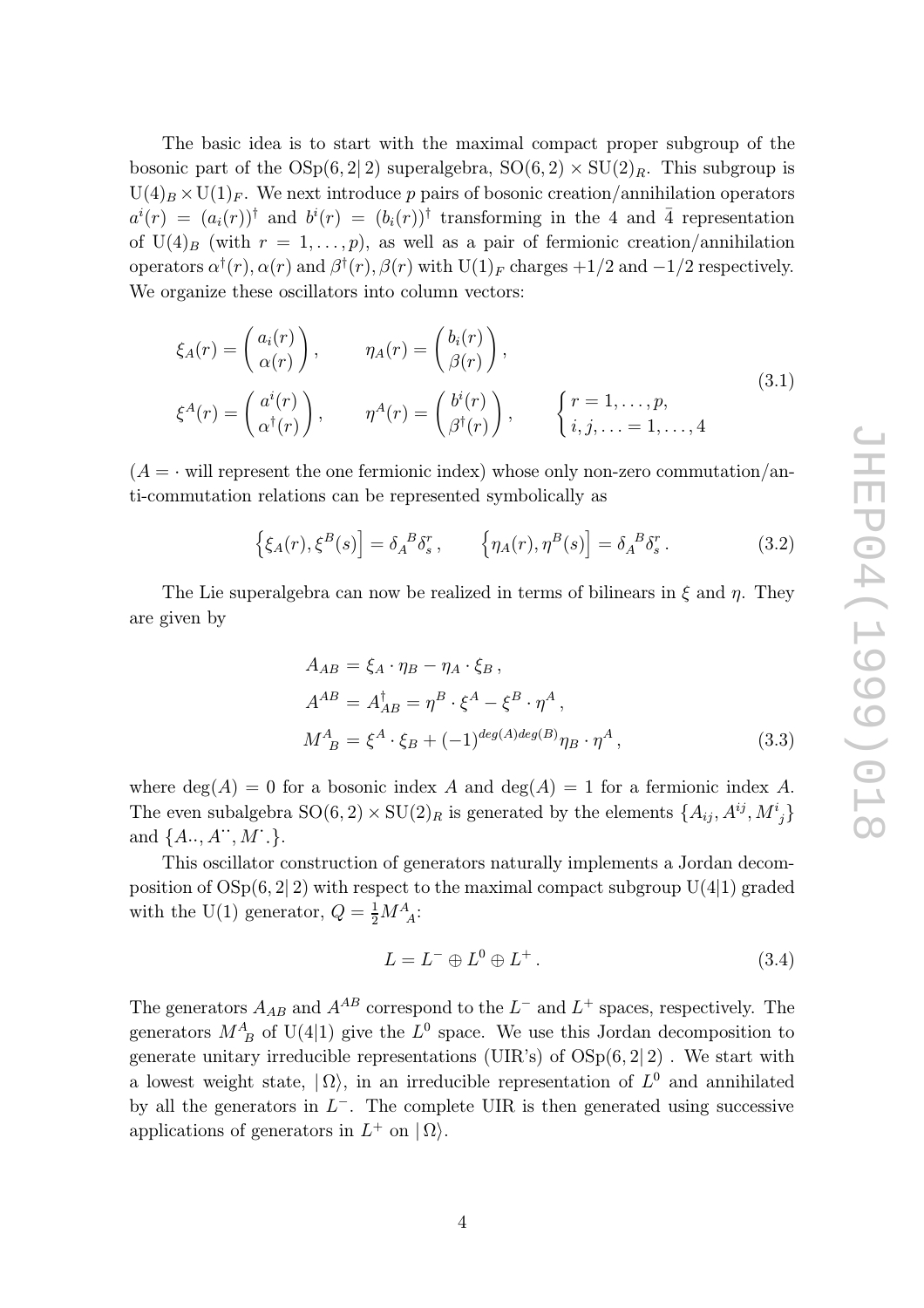To understand the physical interpretation of states in a given UIR, it is convenient to further decompose representations of U(4|1) into representations of U(4)<sub>B</sub>  $\times$  $U(1)_F$ . We label the  $U(4|1)$  representations in terms of super-Young tableaux.<sup>3</sup> Their decompositions look like:

$$
\Box \rightarrow (\Box, 1), (\Box, \Box), (1, \Box \Box).
$$
 (3.5)

The group  $U(4)_B \simeq$  Spin(6)  $\times$  U(1)<sub>B</sub> is the maximal compact subgroup of SO(6,2). U(1)<sub>B</sub> is generated by the charge  $Q_B = \frac{1}{2}M_i^i = \frac{1}{2}(N_B + 4p)$ . In the  $AdS/CFT$  duality, this charge corresponds to the  $AdS$  energy of a supergravity mode and to the dimension of its dual CFT operator.  $N_B$  is the bosonic number operator, and for a  $U(4)$  representation is just the number of boxes in the corresponding Young tableau. For that given Young tableau, the Spin(6) representation can be recovered by matching the  $SU(4)$  indices with the appropriate  $SU(4)$ -invariant tensor. A few examples<sup>4</sup> are:

$$
|0\rangle
$$
,  $|\Box\rangle$ ,  $|\Box\rangle$ ,  $|\Box\rangle$ ,  $|\Box\rangle$ ,  
scalar spinor  $A_{\alpha\beta\gamma}$  vector (3.6)

Finally,  $U(1)_F$  is generated by  $Q_F = \frac{1}{2}M$ ;  $= \frac{1}{2}(N_F - p)$ , which measures  $SU(2)_R$ spin.

Now that we have a better understanding of how to interpret states in representations of  $U(4|1)$ , let us quickly describe the action of the  $L^+$  generators. In order to do this, we break up the set  $L^+$  into the subsets:

$$
L^{+} = \left\{ A^{AB} \right\} \rightarrow \begin{cases} B^{+} = \left\{ A^{ij} \right\} \\ Q^{+} = \left\{ A^{i^{*}} \right\} \\ F^{+} = \left\{ A^{+} \right\} \end{cases} . \tag{3.7}
$$

Given a representation of  $U(4)_B \times U(1)_F$ ,  $B^+$  gives conformal descendants. In AdS these correspond to higher energy Fourier-like modes.  $F^+$  generates the complete set of spin states in a given  $SU(2)_R$  representation. Finally,  $Q^+$  is the set of supersymmetry generators.

To illustrate how the oscillator construction works, we start with the simplest example

$$
|\Omega\rangle = |0\rangle_p, \tag{3.8}
$$

<sup>3</sup>These super-Young tableaux are presented in detail within section 5 of [21].

<sup>&</sup>lt;sup>4</sup>More details can be found at the end of section 2 of [21]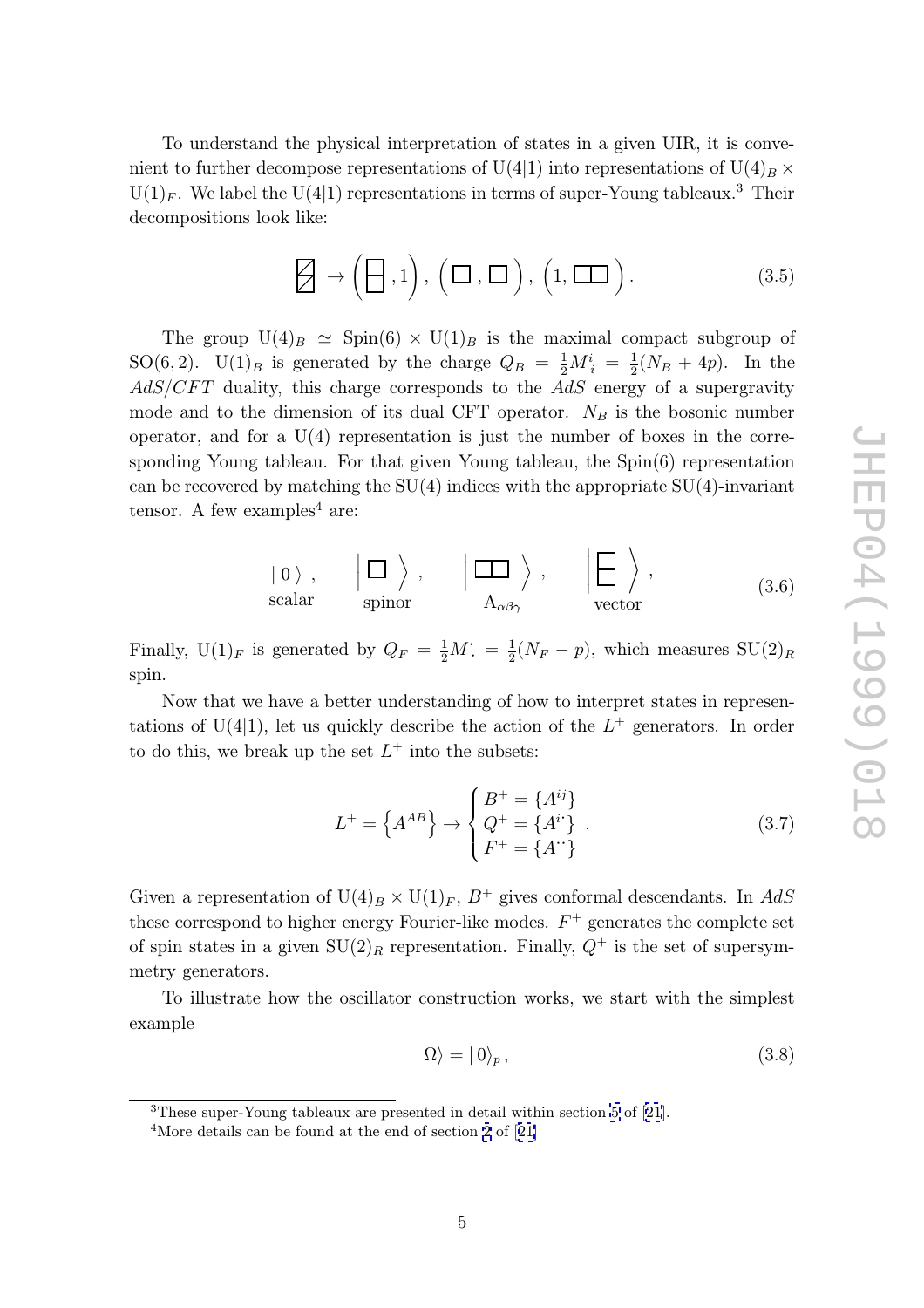<span id="page-6-0"></span>the vacuum corresponding to p pairs of oscillators. This state is a scalar with dimension/energy equal to 2p and lowest  $SU(2)_R$  spin  $-p/2$ . With its  $F^+$  descendants,  $|\Omega\rangle$ fills out the  $(p+1)$  of  $SU(2)_R$ . Acting with Q gives the following supermultiplet of conformal primary states (lowest energy states):

|   |        | $U(4)$ State $SU(2)_R$ |                                                   |
|---|--------|------------------------|---------------------------------------------------|
|   |        | Scalar $(p+1)$         | 2p                                                |
| Ω | Spinor | $\mathbf{p}$           | $(2p+\frac{1}{2})$                                |
| A |        |                        | Vector $(p-1) (2p+1)$                             |
|   |        |                        | Spinor $ ({\bf p} - {\bf 2})  (2p + \frac{3}{2})$ |
|   |        |                        | Scalar $ ({\bf p} - {\bf 3})  (2p + 2)$           |

(3.9)

For  $p < 4$  we keep only those states with positive  $\mathrm{SU}(2)_R$  dimension. For readability's sake we always include the Spin(6) representation labeled in terms of fields in  $AdS_7$ .

The highest spacetime spin in the multiplet (3.9) is the vector, indicating a short representation of the superalgebra. In fact, if we act with  $Q$  on the superconformal primary, the topmost scalar, its highest weight  $SU(2)_R$  component is annihilated. This means that we are dealing with a level one short multiplet in the formalism discussed by [23]. The superconformal primary state in this type of short multiplet (the topmost scalar) has dimension  $\Delta = 4s$  where s is the  $SU(2)_R$  spin. We can check this explicitly:

$$
\Delta = Q_B |0\rangle_p = 2p
$$
  
=  $-4 Q_F |0\rangle_p = 4s$ . (3.10)

In order to differentiate from other short multiplets, we call this type of multiplet a chiral multiplet. It will play an important role in our analysis.

There is another short multiplet of  $OSp(6, 2|2)$  that we will find useful, starting with the ground state

$$
\xi^{[A}\xi^{B]} \mid 0 \rangle_p. \tag{3.11}
$$

This "ground state", with super-Young tableau given in eq. (3.5), gives a vector of dimension  $(2p + 1)$ , a spinor of dimension  $(2p + 1/2)$  and a scalar of dimension 2 p. Since the scalar has lowest dimension, we will refer to it as the superconformal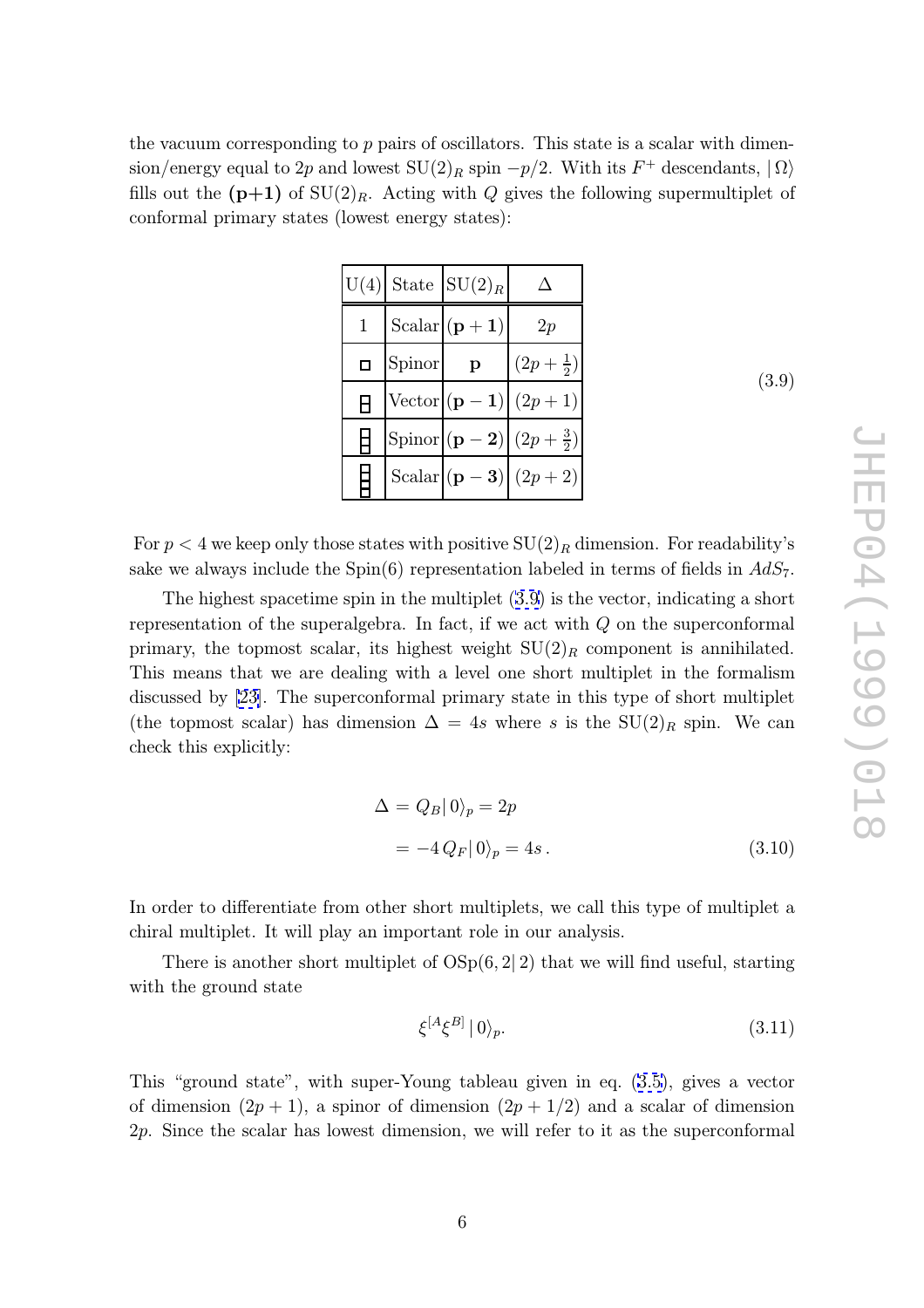<span id="page-7-0"></span>

|  |  |  |  |  |  | primary. The states in this multiplet are: |  |
|--|--|--|--|--|--|--------------------------------------------|--|
|--|--|--|--|--|--|--------------------------------------------|--|

| U(4) | State     | $SU(2)_R$                                 | Л                    |
|------|-----------|-------------------------------------------|----------------------|
| 0    | Scalar    | $(p-1)$                                   | 2p                   |
|      | Spinor    | $\mathbf p$<br>$({\bf p} - {\bf 2})$      | $(2p + \frac{1}{2})$ |
|      | 3-Form    | $(p-1)$                                   | $(2p+1)$             |
|      | Vector    | $({\bf p}+{\bf 1})$<br>$(p-1)$<br>$(p-3)$ | $(2p+1)$             |
|      | Gravitino | p<br>$({\bf p} - {\bf 2})$                | $(2p+\frac{3}{2})$   |
|      | Graviton  | $(p-1)$                                   | $(2p + 2)$           |
|      | Spinor    | p<br>$({\bf p-2})$<br>$({\bf p-4})$       | $(2p+\frac{3}{2})$   |

| U(4) | State     | $SU(2)_R$                        |                      |
|------|-----------|----------------------------------|----------------------|
|      | $2$ -Form | $(p-1)$<br>$(p-3)$               | $(2p + 2)$           |
|      | Gravitino | $(p - 2)$<br>p                   | $(2p + \frac{5}{2})$ |
|      | Scalar    | $(p-1)$<br>$(p-3)$<br>$(p-5)$    | $(2p + 2)$           |
|      | Spinor    | $(p-2)$<br>$({\bf p} - {\bf 4})$ | $(2p + \frac{5}{2})$ |
|      | Vector    |                                  | $(p-3)   (2p+3)$     |

S10 (6661) 50 HD JHEP04(1999)018

(3.12)

Again, we only allow states with positive  $SU(2)_R$  dimension. Even then, for  $p < 5$ some of the elements listed above are not in fact conformal primaries, but  $F^+$  and  $B^+$  descendants of other primaries. For example, when  $p = 2$  the vector in the 1 of  $SU(2)_R$  is the  $F^+$  descendant of the vector in the 3. This odd behavior is related to the fact that this multiplet does not develop null states until level 3. The superconformal primary (scalar) for this short multiplet has  $\Delta = 4s + 4$ . We know from [23] that short multiplets of  $OSp(6,2|2)$  can have scalar superconformal primaries with

$$
\Delta = 4s, \ 4s + 2, \ 4s + 4, \ 4s + 6 \,, \tag{3.13}
$$

but only th[e o](#page-15-0)nes described in this chapter will be relevant for the supergravity spectrum.

# 4. Kaluza-Klein reduction of bulk eleven-dimensional supergravity

Now that we have established some of the multiplet structure of  $OSp(6,2|2)$  we can carry out our analysis of the bulk  $S^4$  Kaluza-Klein modes which survive the  $\mathbb{Z}_2$ projection. The group theory for this process is simple. These K–K modes come from  $S^4$  harmonics in representations of SO(5). Decomposing  $SO(5) \rightarrow SU(2)_R \times$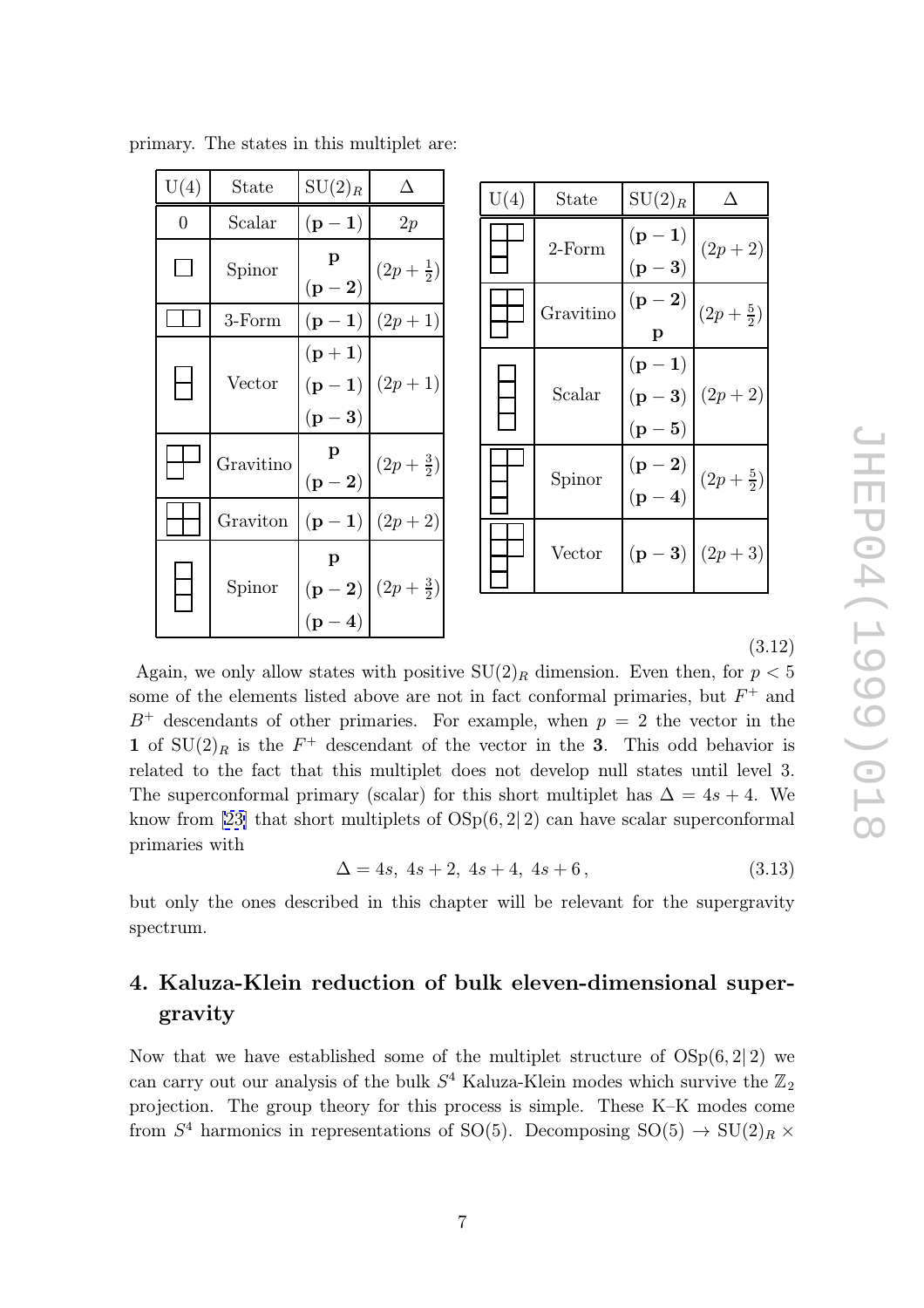$SU(2)_L \times \mathbb{Z}_2$ , with  $\mathbb{Z}_2 = \frac{+}{-}$  for harmonics which are even/odd under  $X^{11} \rightarrow -X^{11}$ , we reduce all the 11-dimensional supergravity fields on the even harmonics except for the 3-form. <sup>5</sup> This last field is reduced on odd harmonics since it flips sign under parity reversal. For convenience, we will describe the K–K spectrum in terms of the dual CFT operators and apply the <sup>Z</sup> <sup>2</sup> projection on the CFT spectrum.

The S <sup>4</sup> K–K spectrum derived in ref. [24, 25] can be nicely organized in terms of dual operators using "place-holder" fields [26]. In [15] the short multiplet operator spectrum for the  $(2,0)$  theory dual to  $AdS_7 \times S^4$  was written in terms of place-holder scalar, spinor and tensor fields

$$
\tilde{\phi}, \qquad \tilde{\psi}, \qquad \tilde{H}, \tag{4.1}
$$

taken to be in the adjoint of U(N). They transform in the 5, 4, and 1 representation<sup>6</sup> of SO(5). Starting with a superconformal primary operator

$$
\mathcal{O}_{0,0,p} = \text{Tr}\,\tilde{\phi}^p \tag{4.2}
$$

(the power p is schematic, the  $\tilde{\phi}'$ 's are actually in symmetric traceless representation of SO(5)) we build a complete supermultiplet of conformal primary operators

$$
\mathcal{O}_{m,n,k} = \operatorname{Tr} \tilde{H}^m \tilde{\psi}^n \tilde{\phi}^k, \qquad m+n+k=p. \tag{4.3}
$$

Note that in the oscillator method used to generate superconformal multiplets of  $OSp(6,2|4)$ , these multiplets are built using the vacuum ground state with the same number p of oscillator flavors (see [21]). The p=1 operators Tr  $\tilde{H}$ , Tr  $\tilde{\psi}$ , and Tr  $\tilde{\phi}$ are the only operators in the Abelian part of  $U(N)$  and correspond to the doubleton. They decouple from the theory. The  $p = 2$  supermultiplet (also referred to as the massless multiplet) is very importa[nt,](#page-15-0) as it contains the R-symmetry currents, the super-currents and the stress-energy tensor, as well as relevant scalar operators.

To look at the operators dual to the K–K modes of  $S^4/\mathbb{Z}_2$  we use a simple extension of the methods above. We split the place-holder fields into an even group and an odd group. The even group contains scalars and spinors

$$
\begin{aligned}\n\phi & \text{in the } (\mathbf{2}, \mathbf{2}), \\
\psi & \text{in the } (\mathbf{1}, \mathbf{2}),\n\end{aligned}\n\tag{4.4}
$$

where  $SU(2)_R \times SU(2)_L$  is now the global symmetry. These place-holders transform in the anti-symmetric  $(AS)$  of  $USp(N)$  (N must be even) and loosely correspond to fluctuations inside the end-of-the-world 9-brane. Since we have broken  $U(N)$  to  $USp(N)$ , traces of place-holder fields include the symplectic matrix **J**. This means any number of these even place-holder fields can appear in a trace  $(\text{Tr}[\mathbf{J} \cdot \mathbf{AS}] \neq 0)$ .

<sup>5</sup>Here we refer to forms in index free notation

<sup>&</sup>lt;sup>6</sup>We denote with a  $\tilde{ }$  fields in SO(5) R-symmetry representations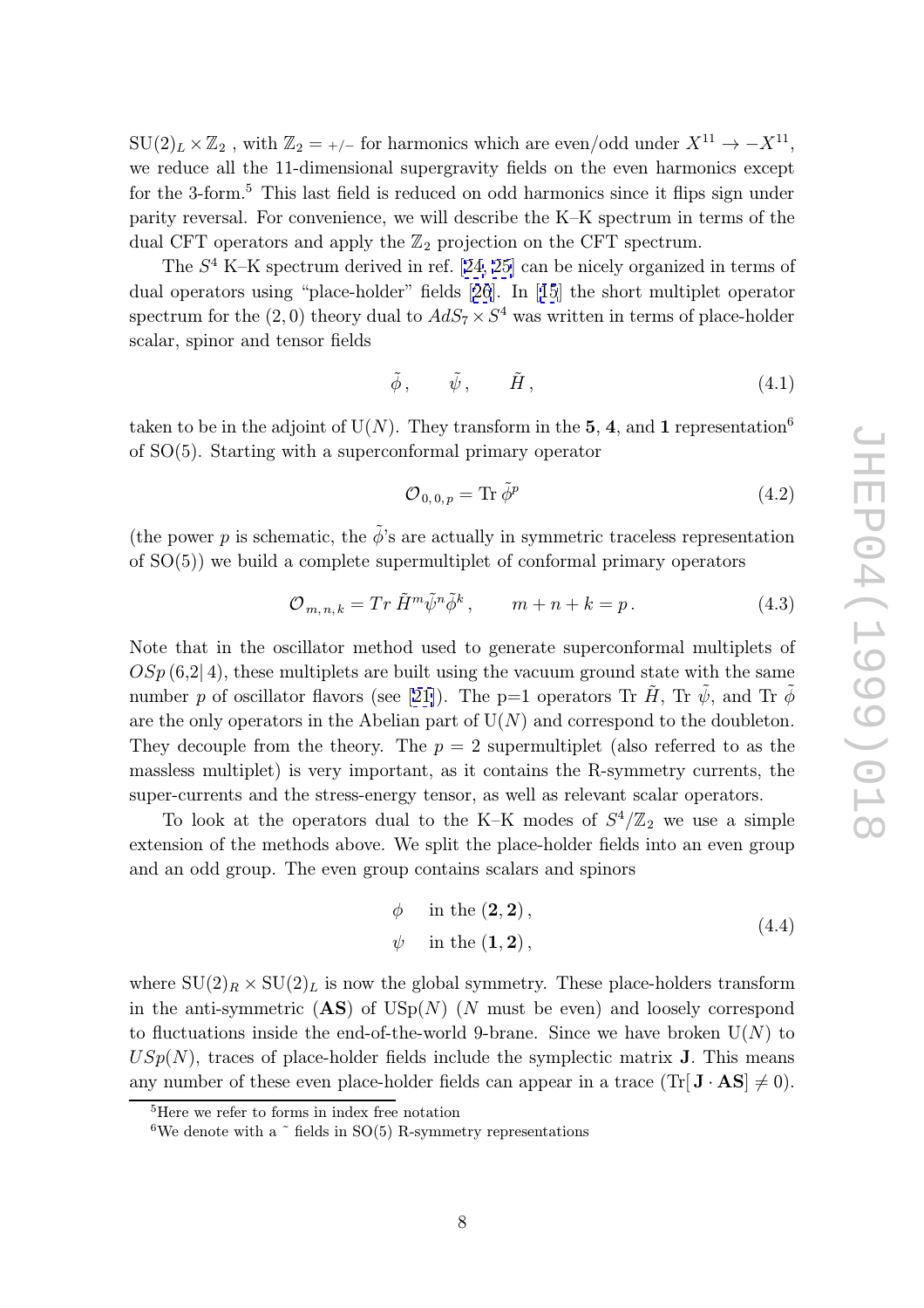The odd group contains a scalar, spinors, and a self-dual 2-form

$$
\rho \quad \text{in the } (\mathbf{1}, \mathbf{1}),
$$
\n
$$
\chi \quad \text{in the } (\mathbf{2}, \mathbf{1}), \text{ and}
$$
\n
$$
H \quad \text{in the } (\mathbf{1}, \mathbf{1}).
$$
\n(4.5)

These place-holders transform in the adjoint of  $\mathrm{USp}(N)$ , so only operators represented by traces with an *even* number of these survive the  $\mathbb{Z}_2$  projection due to the commutation relation of adjoint  $\mathrm{USp}(N)$  matrices with **J**. For a given p, the superconformal primaries  ${\cal O}_{0,0,p}$  of the  ${\cal N}=2$  algebra break up into separate superconformal primaries of the  $\mathcal{N} = 1$  algebra. The ones which survive the  $\mathbb{Z}_2$  projection can be schematically written as

$$
\text{Tr}\,\phi^p,\text{Tr}\,\phi^{p-2}\rho^2,\text{Tr}\,\phi^{p-4}\rho^4,\dots\tag{4.6}
$$

The first of these primaries will transform in the  $(p+1,p+1)$  of  $SU(2)_R \times SU(2)_L$ the next in the  $(p-1,p-1)$ , and so on. They all inherit the dimension of  $\mathcal{O}_{0,0,p}$ , so will have  $\Delta = 2p$ . Relating their R-symmetry spin, s, to this dimension we get the relations:

$$
\Delta = 4s, \qquad \Delta = 4s + 4, \qquad \Delta = 4s + 8, \dots \tag{4.7}
$$

For each p, the first operator in this series is a superconformal primary for a chiral short multiplet with content as in  $(3.9)$ . The second is also an  $\mathcal{N}=1$  superconformal primary for a short multiplet, but now with the primary fields listed in (3.12). The rest of the operators in  $(4.7)$  are superconformal primaries for *long* multiplets of  $\text{OSp}(6,2|2)$ . This can be seen bo[th f](#page-6-0)rom their dimension, scalars with  $\Delta > 4s + 6$ are superconformal primaries for long multiplets only, and from the numb[er of](#page-7-0) states in the multiplet. Their dimensions are valid only in the large N limit, since they can receive corrections of order 1/N when tree-level supergravity computations are no longer protected by supersymmetry.

For  $p = 1$ , only one superconformal operator can be written down, Tr  $\phi$ . The conformal primaries in this multiplet are this scalar in the  $(2,2)$  of  $SU(2)_R \times SU(2)_L$ and a spinor in the  $(1,2)$ . The anti-symmetric tensor of  $\mathrm{USp}(N)$  is reducible, its symplectic trace is a singlet and won't mix with other operators. This matches with our understanding of the  $p = 1$  operators as dual to the "pure gauge" (i.e. no physical degrees of freedom)  $AdS$  fields in the doubleton representation of  $OSp(6, 2|2)$ . They correspond to the center of mass motion of the M5-branes parallel to the 9-branes and decouple. 7

We would like to point out that a clear distinction should be drawn between place-holder fields and doubleton degrees of freedom. In the  $\mathcal{N}=2$  formalism, the

<sup>7</sup>This decoupling of the center of mass degrees of freedom follows from coordinate invariance inside the 9-brane.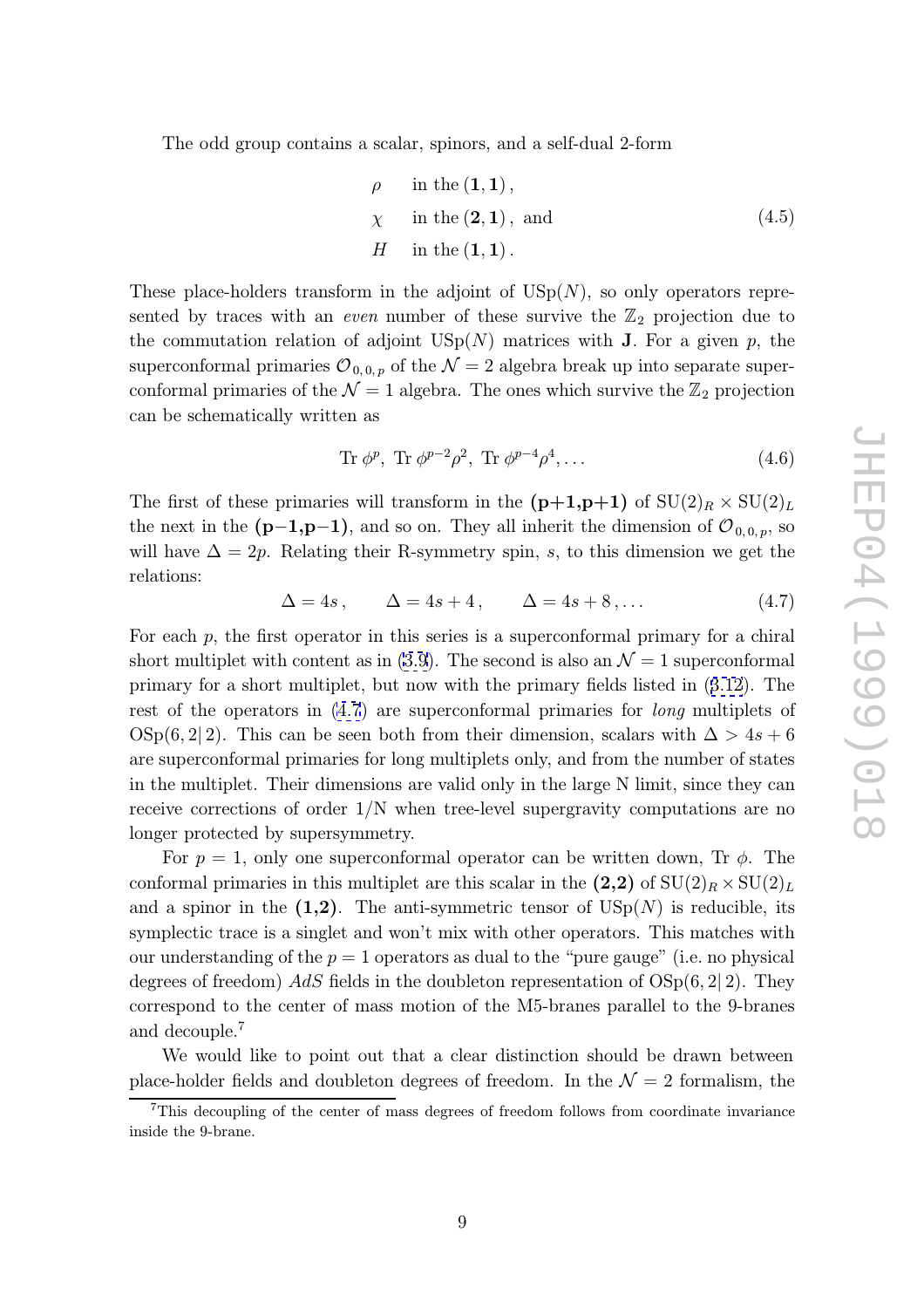The odd place-holders first play a role for the  $p = 2$  operators. The  $\mathcal{N} = 2$ super-primary operator Tr  $\tilde{\phi}\tilde{\phi}$  splits into Tr  $\phi\phi$ , Tr  $\phi\rho$ , and Tr  $\rho\rho$ . Only the first and third of these survive the  $\mathbb{Z}_2$  projection. We list the results in the following table:

| Type                                     |   | $\Delta  SO(5) \rightarrow SU(2)_R \times SU(2)_L \times \mathbb{Z}_2 $         | Place-Holders                                                                                                                                                                                                    |
|------------------------------------------|---|---------------------------------------------------------------------------------|------------------------------------------------------------------------------------------------------------------------------------------------------------------------------------------------------------------|
| Scalar                                   |   |                                                                                 | $4 14 \rightarrow (3,3)_+ + (1,1)_+ + \mathbb{Z}_2$ -odd Tr $\tilde{\phi} \tilde{\phi} \rightarrow$ Tr $\phi \phi +$ Tr $\rho \rho + \mathbb{Z}_2$ -odd                                                          |
| Spinor                                   |   |                                                                                 | $\left 4\frac{1}{2}\right 16\rightarrow (2,3)_++(2,1)_+\ +\mathbb{Z}_2\text{–odd} \left  \text{ Tr}\tilde{\phi}\tilde{\psi}\rightarrow \text{ Tr}\phi\psi + \text{ Tr}\rho\chi +\mathbb{Z}_2\text{–odd} \right $ |
| Vector                                   |   |                                                                                 | $5 10 \rightarrow (1,3)_{+} + (3,1)_{+} + \mathbb{Z}_2$ -odd Tr $\tilde{\psi}\tilde{\psi} \rightarrow \text{Tr}\psi\psi + \text{Tr}\chi\chi + \mathbb{Z}_2$ -odd                                                 |
| 3-Form                                   |   | $(1,1)_+ + \mathbb{Z}_2$ -odd Tr $\phi \tilde{H} \to$<br>$5 \mid 5 \rightarrow$ | $\text{Tr}\rho H + \mathbb{Z}_2$ -odd                                                                                                                                                                            |
| Gravitino $5\frac{1}{2}$ 4 $\rightarrow$ |   | $(2,1)_{+}+\mathbb{Z}_2$ -odd Tr $\bar{\psi}\tilde{H}\rightarrow$               | $Tr \chi H + \mathbb{Z}_2$ -odd                                                                                                                                                                                  |
| Graviton                                 | 6 | $1 \rightarrow$<br>$(1,1)_{+}+\mathbb{Z}_2$ -odd Tr $HH\rightarrow$             | $\text{Tr} H H + \mathbb{Z}_2$ -odd                                                                                                                                                                              |
|                                          |   |                                                                                 | (4.8)                                                                                                                                                                                                            |

From this table, we can see that we get two massless multiplets for  $AdS_7 \times S^4/\mathbb{Z}_2$ . The first is a chiral multiplet and contains the  $SU(2)_L$  gauge field. The second multiplet contains the  $SU(2)_R$  gauge field, the gravitino, and the graviton. These fields couple to the R-symmetry current, the super-current and the stress-energy tensor of the boundary CFT respectively. The presence of the R-symmetry current and the stress-energy tensor in the same multiplet fixes the relation between R-spin, s, and the dimension,  $\Delta$ , of the short multiplets superconformal primaries.<sup>8</sup>

The rest of the  $(1,0)$  spectrum dual to the  $AdS_7 \times S^4/\mathbb{Z}_2$  bulk fields can be easily obtained using the place-holder fields described above. The group theory for projecting down  $\mathcal{N}=2$  multiplets is straightforward and this part of our analysis requires no new understanding of the K–K reduction of 11-dimensional supergravity. Because the complete Kaluza-Klein spectrum on  $S<sup>4</sup>$  has already been worked out in [24, 25], we only need to identify those bulk states which survive the  $\mathbb{Z}_2$  projection. It's important to note that since we do not have a lagrangean UV description for the (1 , 0) theory, the place-holder formalism is only a labeling system convenient for doi[ng](#page-15-0) [gro](#page-15-0)up theory.

<sup>&</sup>lt;sup>8</sup>The fact that the various short multiplets relate  $\Delta$  and s differently is due to the appearance of null-states at different levels.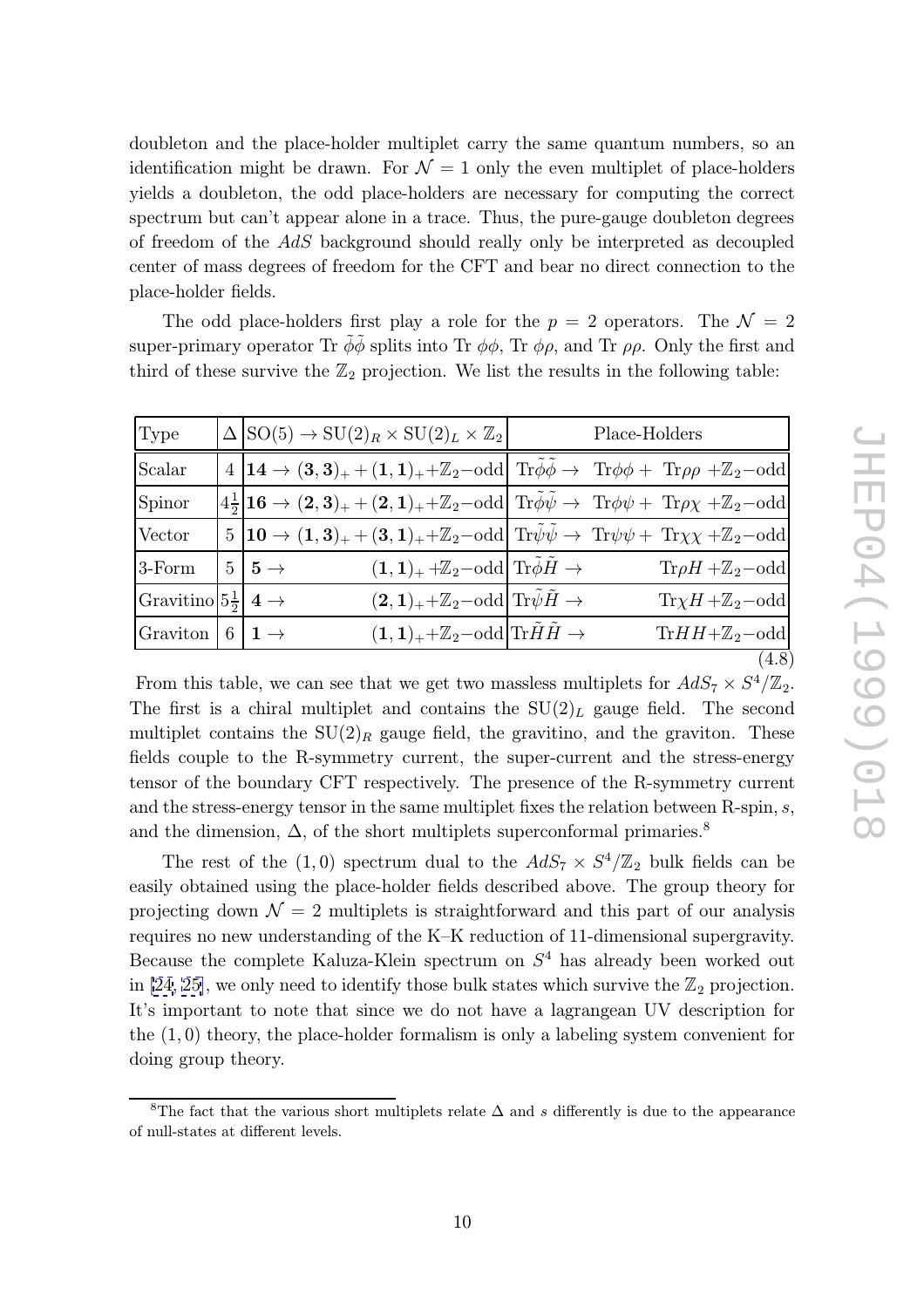# <span id="page-11-0"></span>5. Kaluza-Klein reduction of  $E_8$  twisted sector modes

To get the mass spectrum of the Kaluza-Klein reduction of the  $E_8$  twisted sector modes, one might expect to have to calculate the eigenvalues of the Laplace operator for the  $E_8 \mathcal{N} = 1 D = 10$  vector multiplet reduced on a sphere. Luckily, group theory comes to our rescue again, in a fashion quite similar to that in the analysis of [18]. Upon reduction to  $AdS_7$  the  $D = 10$  vector multiplet can give only scalars, spinors, and vectors. This implies that its K–K modes must fit into chiral short multiplets, since all other multiplets include a larger set of bosonic fields.

Looking at just the bosonic modes, we derive the complete Kaluza-Klein spectrum. Our only initial bosonic field is the  $D = 10$  vector field. It can be reduced on the fixed  $S^3$  using a scalar harmonic in the  $(k,k)$  of  $SU(2)_R \times SU(2)_L$  or using a vector harmonic in the  $(k+2, k)$  or  $(k, k+2)$ . These harmonics give a bosonic spectrum of the form

Scalars 
$$
\rightarrow
$$
 (3, 1), (4, 2), (5, 3), (6, 4), ...  
\nVectors  $\rightarrow$  (1, 1), (2, 2), (3, 3), (4, 4), ...  
\nScalars  $\rightarrow$  (1, 3), (2, 4), ... (5.1)

The columns in this series fit easily into chiral multiplets with superconformal primary scalars in the  $(k+2,k)$ . The AdS energy/dimensions of all these states can be directly read off from (3.9). Just as in [18], scalars coming from the vector harmonics  $(k+2,k)$  and  $(k,k+2)$  have different AdS energies due to a subtlety involving the eigenvalues of the  $E_8$  covariant derivative on  $S^3$ .

The first multiple[t in](#page-6-0) the series c[ont](#page-15-0)ains the massless vector which carries the  $E_8$  gauge symmetry and couples to the dual  $E_8$  current algebra on the  $AdS_7$  boundary CFT. Since this vector comes from a straight reduction on  $S<sup>3</sup>$ , its coupling is proportional to √

$$
1/\sqrt{\text{Vol}(S^3)} \simeq 1/\sqrt{N} \,. \tag{5.2}
$$

#### 6. Discussion

We conclude by giving a summary of chiral gauge invariant relevant and marginal operators for the  $(1,0)$  theory. We make some general remarks on orbifolds in the  $AdS/CFT$  context, and offer some perspective on the Coulomb/Higgs branch transition.

We denote operators by their  $SU(2)_R \times SU(2)_L \times E_8$  quantum numbers. The relevant and marginal scalar operators are:

$$
(3,3,1), (1,1,1), (3,1,248), \t with \Delta = 4 (relevant)
$$
  

$$
(4,4,1), (2,2,1), (4,2,248), \t with \Delta = 6 (marginal).
$$
 (6.1)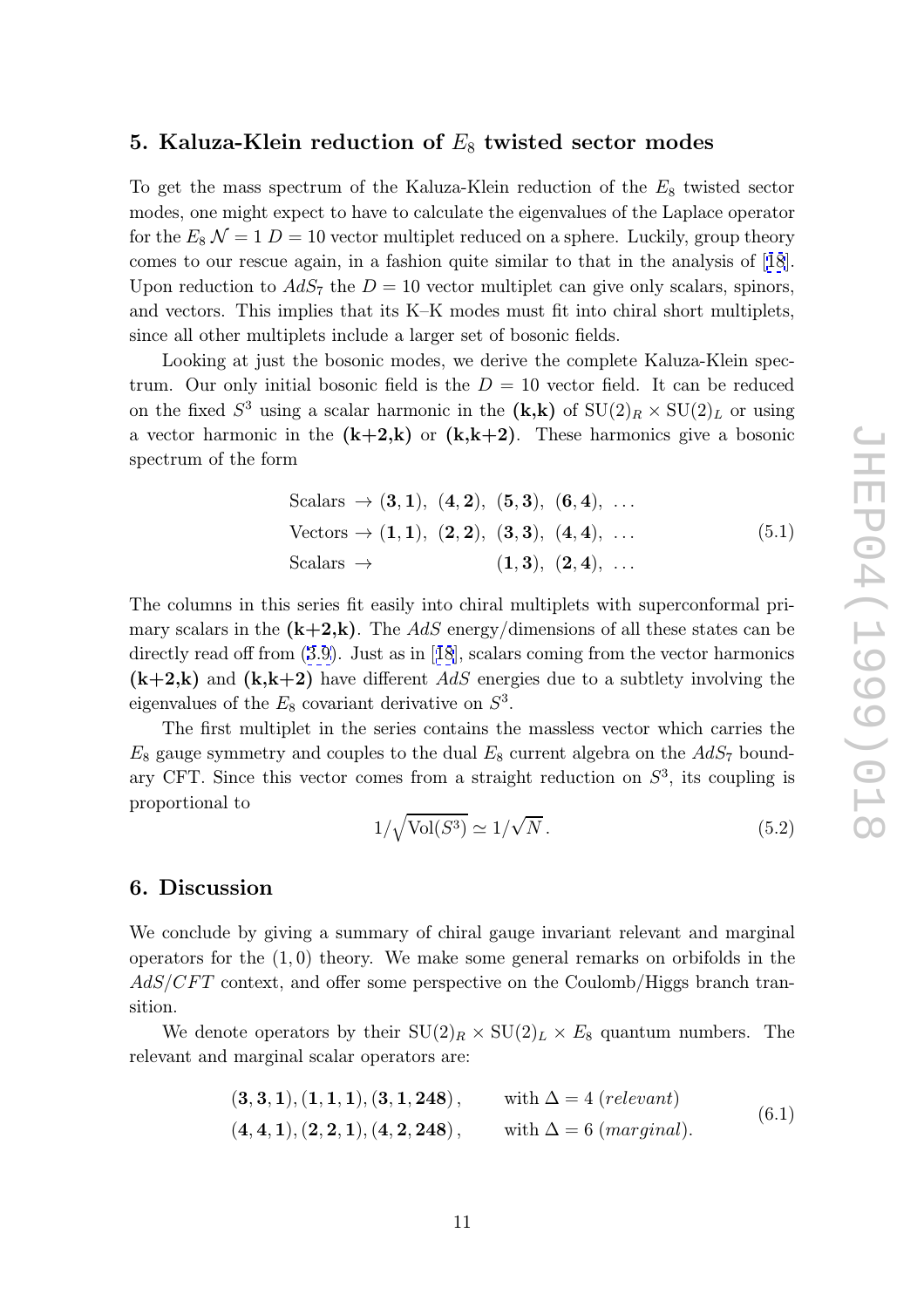All these scalar operators break supersymmetry since they are superconformal primary operators and thus are not annihilated by any supersymmetry transformations. Also, from the analysis of  $[27]$  for the relevant scalars of the  $(2,0)$  theory, we don't expect the  $(3,3,1)$  and  $(1,1,1)$  operators to lead to any new *stable* superconformal fixed points. On the other hand, the  $(3,1,248)$  scalar operator will very likely be implicated in breaking the  $(1,0)$  $(1,0)$  theory to its Higgs branch, as any  $E_8$  instanton bundle on the fixed  $S<sup>3</sup>$  will excite the corresponding Kaluza-Klein mode. This analysis requires a solution of the coupled twisted sector and bulk modes of  $AdS_7 \times S^4/\mathbb{Z}_2$ and is beyond the scope of our discussion.

The rest of the relevant and marginal spectrum behaves as expected. The vector spectrum yields all the expected dimension five global symmetry currents for  $SU(2)_R \times SU(2)_L \times E_8$ . We also find the super-current and the stress-energy tensor and a relevant 3-form current. An important check on our analysis is that only the  $SU(2)_R$  current appears in the same multiplet as the stress-energy tensor. Since this is the only R-symmetry current, anything else would violate the supersymmetry algebra. Continuing with this logic, the  $SU(2)_L$  and  $E_8$  symmetry currents need to appear in a different kind of short multiplet (one without the stress-energy tensor). Clearly, differentiation in the types of short multiplets must appear in any situation involving CFT's with global symmetries that are not R-symmetries.

One way to understand the appearance of new short multiplets for orbifolds of  $AdS/CFT$  configurations is by looking more closely at the role of R-symmetry in the shortening process. For example, in the  $(2,0)$  spectrum we start with a superconformal primary operator in the symmetric-traceless of the SO(5) R-symmetry. Only the highest weight state in this representation is annihilated by the supersymmetry transformation, but this is enough to shorten the superconformal multiplet. When we orbifold to get the  $(1,0)$  theory this single  $SO(5)$  representation breaks into multiple surviving  $SU(2)_R \times SU(2)_L$  representations. If we rank these representations in order of decreasing  $SU(2)_L$  dimension, the first contains the highest weight state of  $SO(5)$  and shortens at level 1. The next (surviving) representation has a state which annihilates at level 3, and so is the primary for a new kind of short multiplet. Since we can't apply the supersymmetry generators an infinite number of times (they are fermionic), a large enough initial SO(5) representation for the superconformal primary will spawn superconformal primaries for multiplet that never shorten, i.e. long multiplets.

The appearance of these long multiplets in the Kaluza-Klein reduced supergravity single particle spectrum of orbifolds is in itself an interesting occurrence. At tree level the states in the long multiplets inherit their masses from their  $(2,0)$  theory progenitors. For large N, these will then be the correct masses, but not necessarily for small N. By contrast, in the standard story for  $AdS/CFT$  duality, with maximally symmetric spaces, single particle supergravity states are mapped strictly to operators in short multiplets, i.e. with fixed dimensions. In the large N limit where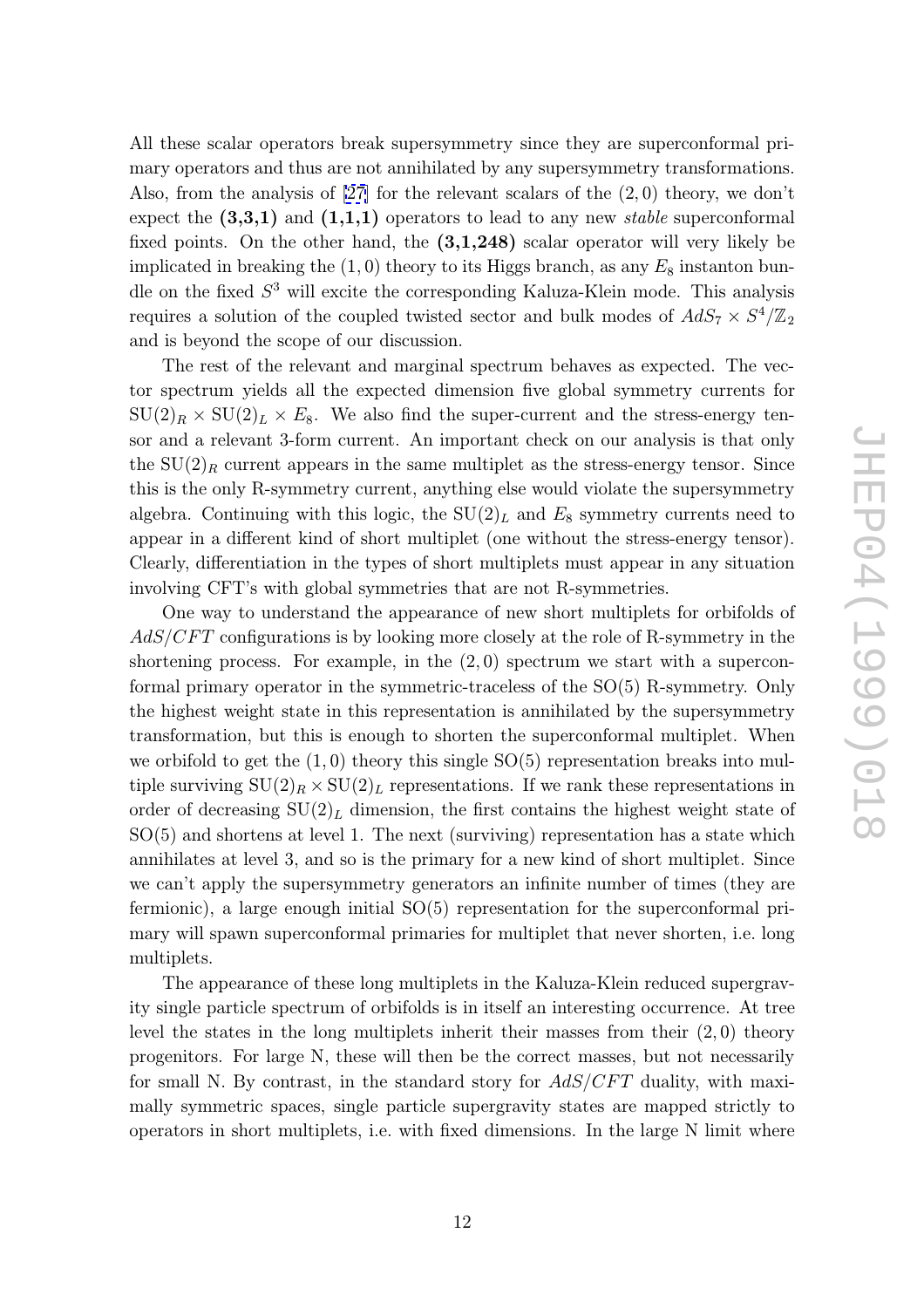supergravity is valid only these operators keep finite dimensions, all other operators have anomalous dimensions that grow with N. In orbifolds, the new long multiplets provide us with an extra set of single particle operators, whose naive dimension becomes increasingly correct for large N. This is the kind of behavior usually associated with multi-trace operators dual to multiple particle supergravity states, where the interaction energy correction to the naive mass estimate vanishes in the large N limit (the coupling goes to zero).

The appearance of exotic multiplets in the single particle spectrum of orbifolds can also be related to the introduction of separate sets of place-holder fields for the dual CFT. In section 4, we separated place-holders into an even and an odd set. The shortest multiplet (denoted chiral) had all even place-holders, the next shortest had two odd place-holders, and so on. We expect this to generalize to other orbifolds as follows. The pla[ce](#page-7-0)-holder fields of the covering space theory will be grouped by their transformation properties under the defining orbifold quotient operation. Preserved operators will correspond to invariant combinations of these place-holder fields. If more than one type of invariant combination exists (e.g., even fields, or odd-odd fields), different types of multiplets should ensue. Note that only placeholder fields which are singlets under the orbifold operation yield doubleton fields in AdS. Therefore, the naive connection between place-holders and doubletons seen in maximally symmetric spaces breaks down.

Returning to specifics of the  $(1,0)$  theory, we would like to take a look at the flat directions discussed in the introduction. One problem with the notion of moduli space inherent in that discussion is that it is usually parameterized in terms of expectation values of fields. In the conformal field theory language we can only perturb our vacuum by adding operators to the theory. The coefficients for these additional operators then act as parameters. Motion along one of the flat directions of moduli space typically corresponds to adding marginal operators which are not gauge invariant, and as such were not analyzed in our discussion.

Despite this problem it is still possible to look at the moduli space of the (1 , 0) theory in the near vicinity of the interacting superconformal fixed point. The idea is to move a short distance along moduli space before taking the near-horizon limit. For example, if we separate the stack of N M5-branes into two stacks of  $N/2$  M5-branes, we can get a multi-center  $AdS$  space describing motion along the Coulomb branch. Due to the nature of scaling limit, motion away from the 9 branes will always be limited to be less than  $l_P$ , so recovery of the  $(2,0)$  theory of N/2 M5-branes is an infinite distance away in moduli space. Similarly, one can hope to analyze the Higgs branch by "blowing-up"  $E_8$  instantons on the fixed point  $S^3$ . This involves solving coupled twisted sector/bulk equations on  $AdS_7 \times S^4/\mathbb{Z}_2$ , and presents an interesting problem in itself. Once again, the scaling limit which yields the  $AdS/CFT$  correspondence only allows us to travel a short distance along this flat direction.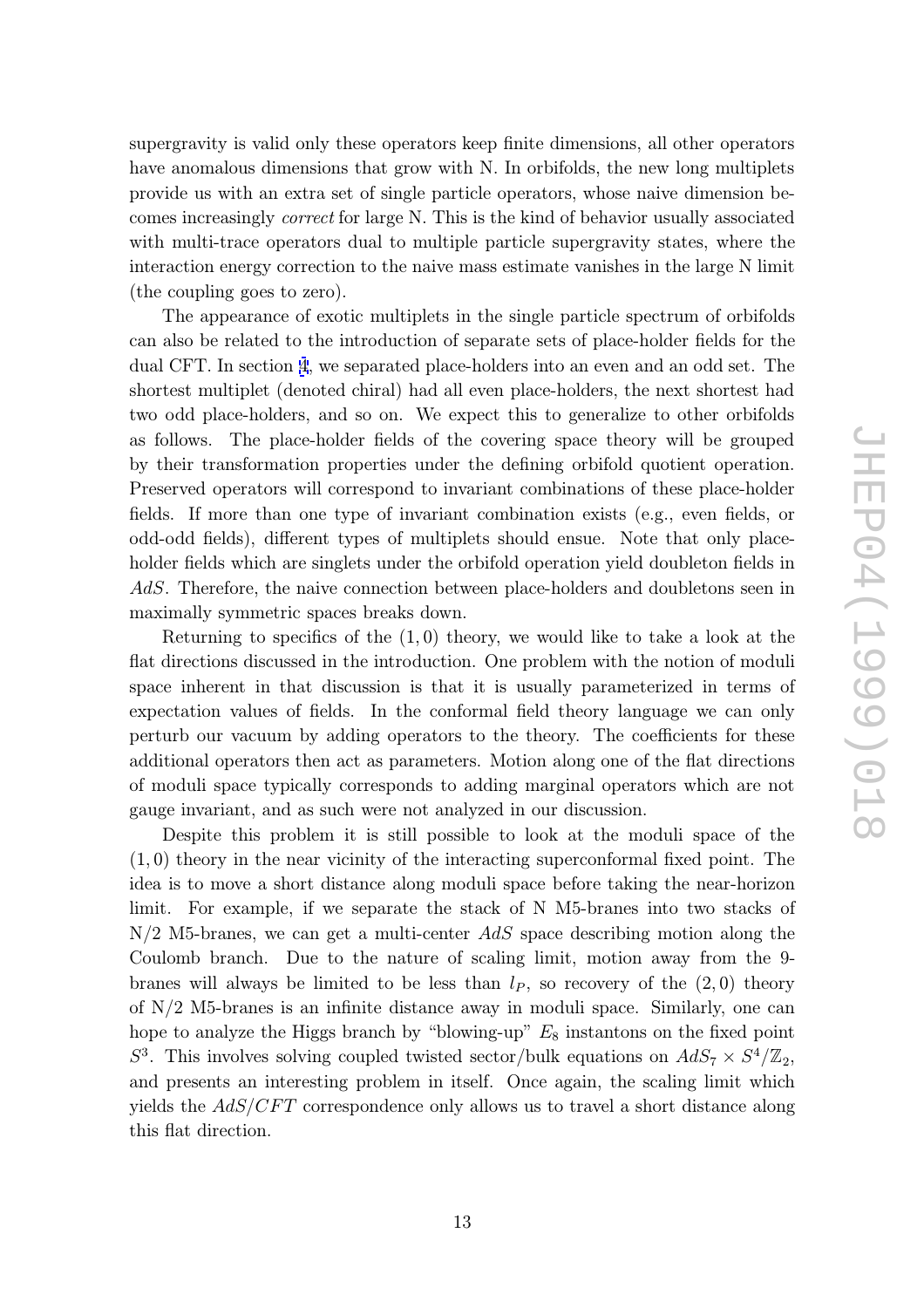### <span id="page-14-0"></span>Acknowledgments

We would like to thank P. Hořava, C.V. Johnson, S. Kachru, A. Lawrence, J. Maldacena, J. Minahan, D. Minic, S. Minwalla, and J. Schwarz for discussions and helpful comments. This work was supported in part by the U.S. Dept. of Energy under Grant no. DE-FG03-92-ER 40701.

### References

- [1] J. Maldacena, The large N limit of superconformal field theories and supergravity, Adv. Theor. Math. Phys. 2 (1998) 231 [hep-th/9711200].
- [2] S.S. Gubser, I.R. Klebanov and A.M. Polyakov, Gauge theory correlators from non[critical](http://www-spires.slac.stanford.edu/spires/find/hep/www?j=00203%2C2%2C231) [string](http://www-spires.slac.stanford.edu/spires/find/hep/www?j=00203%2C2%2C231) [theory](http://www-spires.slac.stanford.edu/spires/find/hep/www?j=00203%2C2%2C231), Phys. Lett.  $\bf{B}$  428 [\(1998\)](http://xxx.lanl.gov/abs/hep-th/9711200) [105](http://xxx.lanl.gov/abs/hep-th/9711200) [\[](http://xxx.lanl.gov/abs/hep-th/9711200)hep-th/9802109].
- [3] E. Witten, Anti de Sitter space and holography, Adv. Theor. Math. Phys. 2 (1998) 253 [hep-th/9802150].
- [4] O. Ganor [and](http://www-spires.slac.stanford.edu/spires/find/hep/www?j=00203%2C2%2C253) A. Hanany, Small  $E_8$  $E_8$  In[s](http://www-spires.slac.stanford.edu/spires/find/hep/www?j=00203%2C2%2C253)tantons and [Tensionless](http://www-spires.slac.stanford.edu/spires/find/hep/www?j=00203%2C2%2C253) [Noncritical](http://www-spires.slac.stanford.edu/spires/find/hep/www?j=00203%2C2%2C253) [Strings](http://www-spires.slac.stanford.edu/spires/find/hep/www?j=00203%2C2%2C253), [Nucl.](http://xxx.lanl.gov/abs/hep-th/9802150) [Phys.](http://xxx.lanl.gov/abs/hep-th/9802150) B 474 (1996) 122 [hep-th/9602120].
- [5] N. Seiberg and E. Witten, Comments on String Dynamics in Six Dimensions, Nucl. Phys. B 471 [\(1996\)](http://www-spires.slac.stanford.edu/spires/find/hep/www?j=NUPHA%2CB474%2C122) [121](http://www-spires.slac.stanford.edu/spires/find/hep/www?j=NUPHA%2CB474%2C122) [\[](http://www-spires.slac.stanford.edu/spires/find/hep/www?j=NUPHA%2CB474%2C122)hep-t[h/9603003](http://xxx.lanl.gov/abs/hep-th/9602120)].
- [6] S. Kachru and E. Siverstein, Chirality-Changing Phase Transitions in 4D [String](http://www-spires.slac.stanford.edu/spires/find/hep/www?j=NUPHA%2CB471%2C121) Vacua , [Nucl.](http://www-spires.slac.stanford.edu/spires/find/hep/www?j=NUPHA%2CB471%2C121) [Phys.](http://www-spires.slac.stanford.edu/spires/find/hep/www?j=NUPHA%2CB471%2C121) B 504 [\(1997\)](http://xxx.lanl.gov/abs/hep-th/9603003) [272](http://xxx.lanl.gov/abs/hep-th/9603003) [\[](http://xxx.lanl.gov/abs/hep-th/9603003)hep-th/9704185].
- [7] N. Seiberg, Notes on Theories with 16 Supercharges, Nucl. Phys. 67 (Proc. Suppl.) (1998) 158 [hep-th/9705117]; Nontrivial Fixed Points of the Renormalization Group In Six-[Dimensions](http://www-spires.slac.stanford.edu/spires/find/hep/www?j=NUPHA%2CB504%2C272), Phys. Lett. **B 390** [\(1997\)](http://xxx.lanl.gov/abs/hep-th/9704185) [169](http://xxx.lanl.gov/abs/hep-th/9704185) [\[](http://xxx.lanl.gov/abs/hep-th/9704185)hep-th/9609161].
- [8] O. Aharony, M. Berkooz, S. Kachru and E. Silverstein, [Matrix](http://www-spires.slac.stanford.edu/spires/find/hep/www?j=NUPHZ%2C67%2C158) [Descriptions](http://www-spires.slac.stanford.edu/spires/find/hep/www?j=NUPHZ%2C67%2C158) [of](http://www-spires.slac.stanford.edu/spires/find/hep/www?j=NUPHZ%2C67%2C158) [\(1,0\)](http://www-spires.slac.stanford.edu/spires/find/hep/www?j=NUPHZ%2C67%2C158) [Theories](http://www-spires.slac.stanford.edu/spires/find/hep/www?j=NUPHZ%2C67%2C158) [in](http://www-spires.slac.stanford.edu/spires/find/hep/www?j=NUPHZ%2C67%2C158) [Six-Dimensions](http://xxx.lanl.gov/abs/hep-th/9705117) , [Phys.](http://www-spires.slac.stanford.edu/spires/find/hep/www?j=PHLTA%2CB390%2C169) [Lett.](http://www-spires.slac.stanford.edu/spires/find/hep/www?j=PHLTA%2CB390%2C169) B 420 (1998) 55 [[hep-th/9](http://xxx.lanl.gov/abs/hep-th/9609161)709118].
- [9] D. Lowe,  $E_8 \times E_8$  Small Instantons in Matrix Theory, Nucl. Phys. **B 519** (1998) 180 [hep-th/9709015].
- [10] C.V. Johnson, Anatomy of a Duality, Nucl. Phys. **B 521** (1998) 71 [[hep-th/9711082](http://www-spires.slac.stanford.edu/spires/find/hep/www?j=NUPHA%2CB519%2C180)].
- [11] [S. Ferrara, A. Ke](http://xxx.lanl.gov/abs/hep-th/9709015)hagias, H. Partouche and A. Zaffaroni, Membranes and five-branes with Lower Supersymmetry and their AdS [Supergravity](http://www-spires.slac.stanford.edu/spires/find/hep/www?j=NUPHA%2CB521%2C71) [Duals](http://www-spires.slac.stanford.edu/spires/find/hep/www?j=NUPHA%2CB521%2C71), [Phys.](http://xxx.lanl.gov/abs/hep-th/9711082) [Lett.](http://xxx.lanl.gov/abs/hep-th/9711082) **B** 431 (1998) 42 [hep-th/9803109].
- [12] C. Ahn, K. Oh and R. Tatar, Orbifolds of  $AdS_7 \times S^4$  and Six Dime[nsional](http://www-spires.slac.stanford.edu/spires/find/hep/www?j=PHLTA%2CB431%2C42) (0, 1) SCFT, [Phys.](http://www-spires.slac.stanford.edu/spires/find/hep/www?j=PHLTA%2CB431%2C42) [Let](http://www-spires.slac.stanford.edu/spires/find/hep/www?j=PHLTA%2CB431%2C42)t. **[B](http://xxx.lanl.gov/abs/hep-th/9803109) [442](http://xxx.lanl.gov/abs/hep-th/9803109)** (1998) 109 [hep-th/9804093].
- [13] O. Aharony, Y. Oz, Z. Yin, M Theory on  $AdS_p \times S^{11-p}$  and Superconformal Field Theories , Phys. Lett. [B](http://www-spires.slac.stanford.edu/spires/find/hep/www?j=PHLTA%2CB442%2C109) [430](http://www-spires.slac.stanford.edu/spires/find/hep/www?j=PHLTA%2CB442%2C109) (1998) 87 [[hep-th/](http://xxx.lanl.gov/abs/hep-th/9804093)9803051].